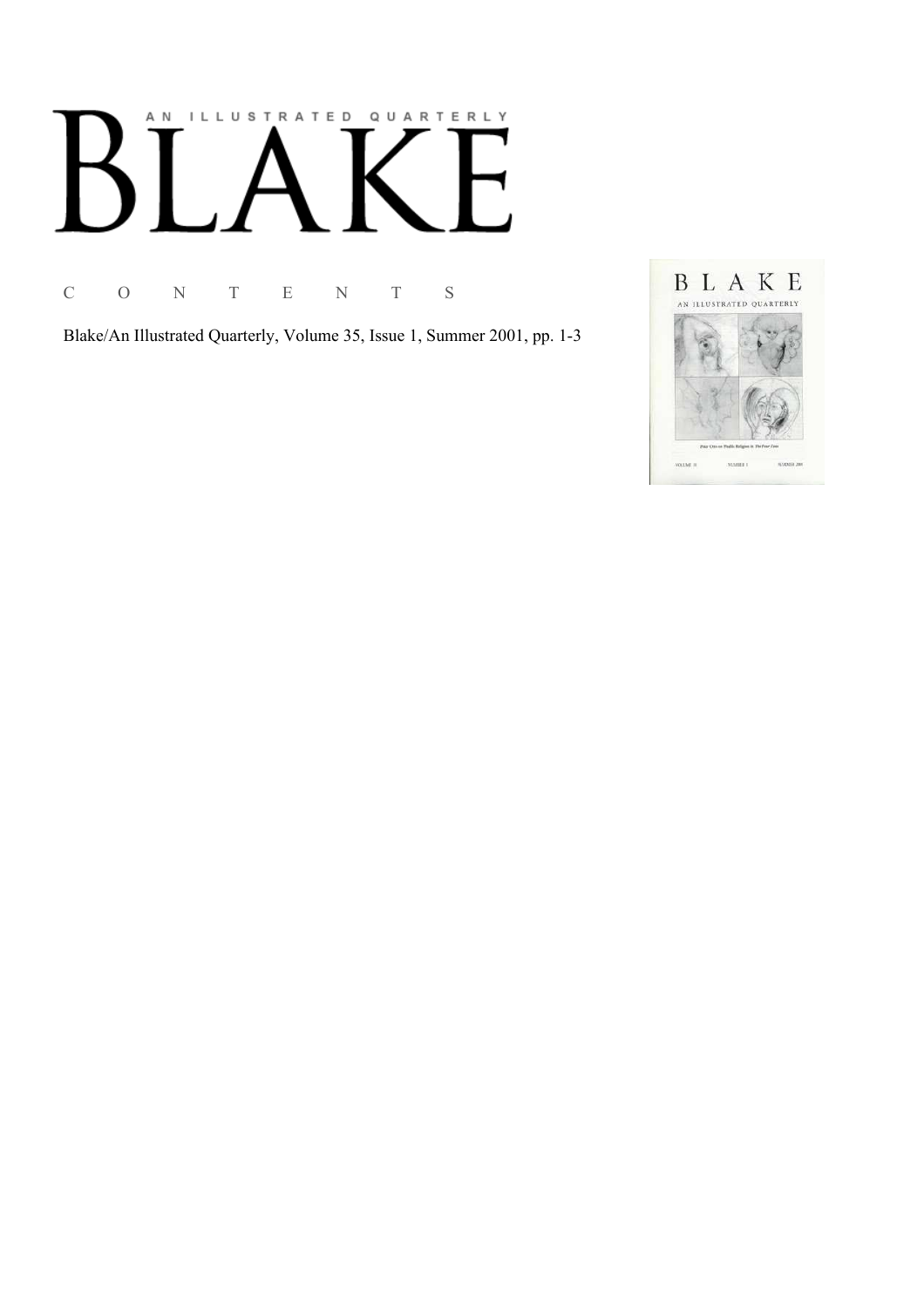## BLAK E

## AN ILLUSTRATED QUARTERLY



Peter Otto on Phallic Religion in *The Four Zoas* 

VOLUME 35 NUMBER 1 SUMMER 2001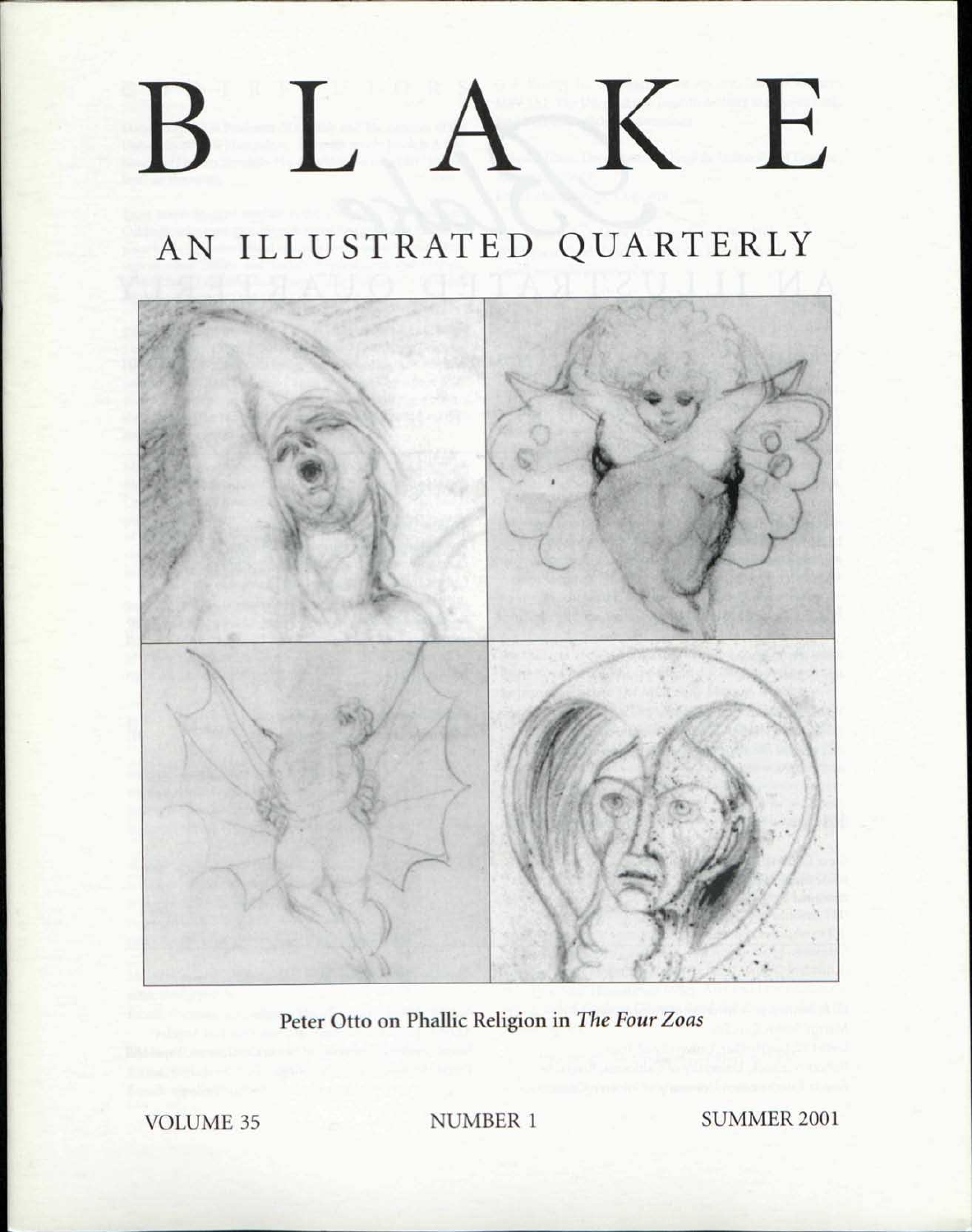

## AN ILLUSTRATED QUARTERLY

VOLUME 35 NUMBER 1 SUMMER 2001

#### S C O N T E N T

#### Article

A Pompous High Priest: Urizen's Ancient Phallic Religion in *The Four Zoas By Peter Otto* 

#### Minute Particulars

Blake for Children *By Michael Ferber* 

Verbal Echoes of Cumberland's *Thoughts on Outline, Sculpture, and the System that Guided the Ancients* (1796) in *Jerusalem By Tilar Jenon Mazzeo* 

#### Review

Steve Clark and David Worrall, eds. *Blake in the Nineties Reviewed by Sheila A. Spector 26* 

*24* 

 $\overline{4}$ 

### Corrigenda

*William Blake The Creation of the* Songs *From Manuscript to Illuminated Printing Corrigenda* and a Note on the Publication of Gilbert Imlay's *A Topographical Description of the Western Territory of North America By Michael Phillips* 

#### *22* Newsletter

Blake's Managing Editors, 1986-; *www.rochester.edu/collcgc/eng/blakc* 

*31* 

*30* 

#### ADVISOR Y B O A R

G. E. Bentley, Jr., University of Toronto, retired Martin Butlin, London Detlef W. Dorrbecker, University of Trier Robert N. Essick, University of California, Riverside Angela Esterhammer, University of Western Ontario Nelson Hilton, University of Georgia Anne K. Mellor, University of California, Los Angeles Joseph Viscomi, University of North Carolina at Chapel Hill David Worrall, St. Mary's College